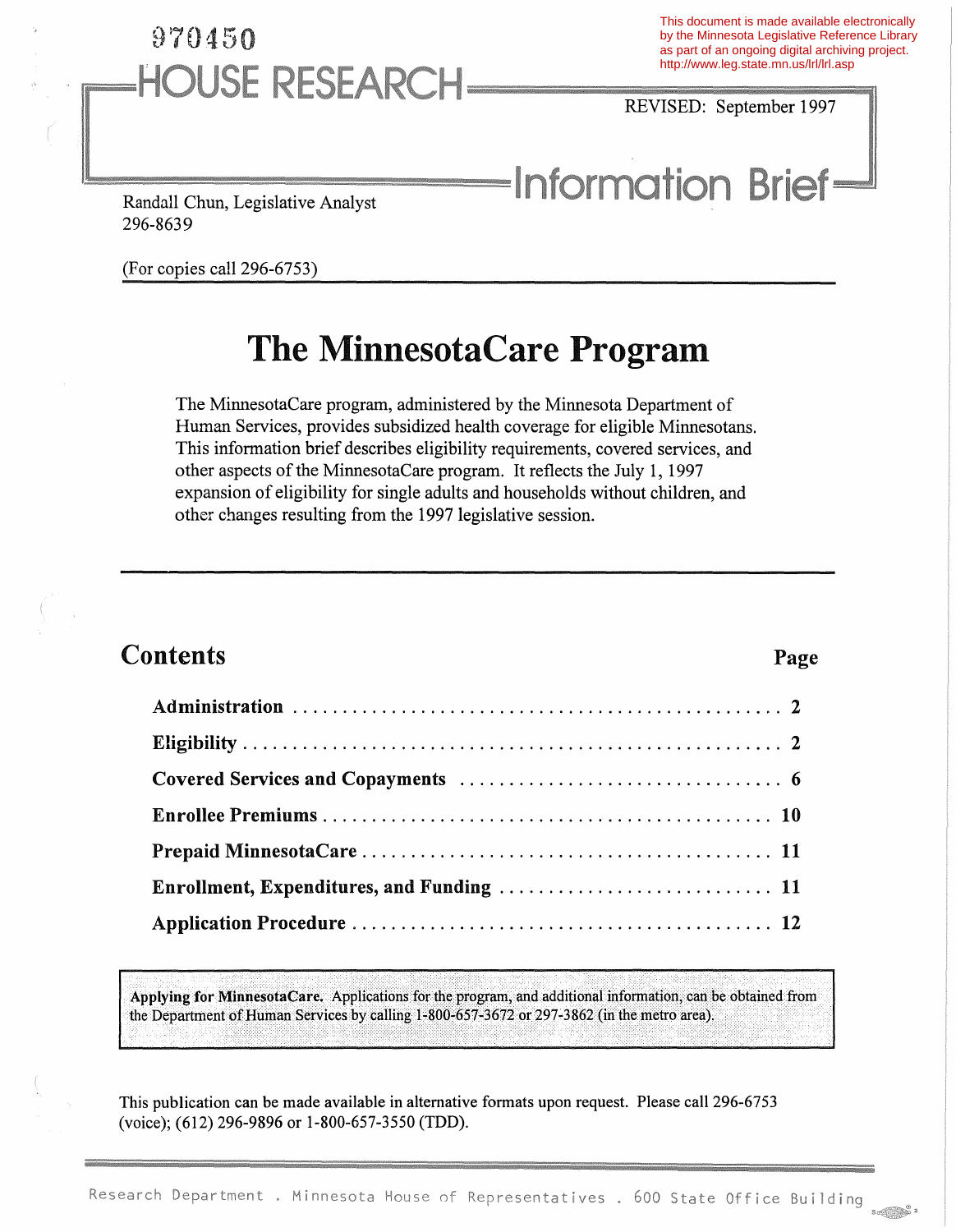### A.dministration

MinnesotaCare is administered by the Minnesota Department of Human Services (DHS). DHS is responsible for processing applications and determining eligibility, contracting with managed care plans, monitoring spending on the program, and developing administrative rules. County social service agencies are responsible for determining Medical Assistance (MA) eligibility for MinnesotaCare applicants who apply for MA.<sup>1</sup>

### Eligibility

To be eligible for MinnesotaCare, individuals must meet income limits and satisfy other requirements related to lack of access to health insurance and residency. Effective upon federal approval, individuals will also need to meet asset limits.

### Income Limits

Minor children, parents, and dependent siblings<sup>2</sup> residing in the same household are eligible for MinnesotaCare, if their household income does not exceed 275 percent of the federal poverty guidelines and other eligibility'requirements are met. Different eligibility requirements and premiums apply to children from households with incomes that do not exceed 150 percent of the federal poverty guidelines.

Single adults and households without children are eligible for MinnesotaCare if their household incomes do not exceed 175 percent of the federal poverty guidelines and they meet other eligibility requirements.

<sup>&</sup>lt;sup>1</sup> Beginning January 1, 2000, county social service agencies will have the option of processing applications and determining eligibility for all MinnesotaCare applicants.

 $2 \text{ A child}$  is defined in the law as an individual under 21 years of age, including the unborn child of a pregnant woman and an emancipated minor and that person's spouse. Dependent siblings are defmed in the law as unmarried children under age 25 who are full-time students and financially dependent upon their parents.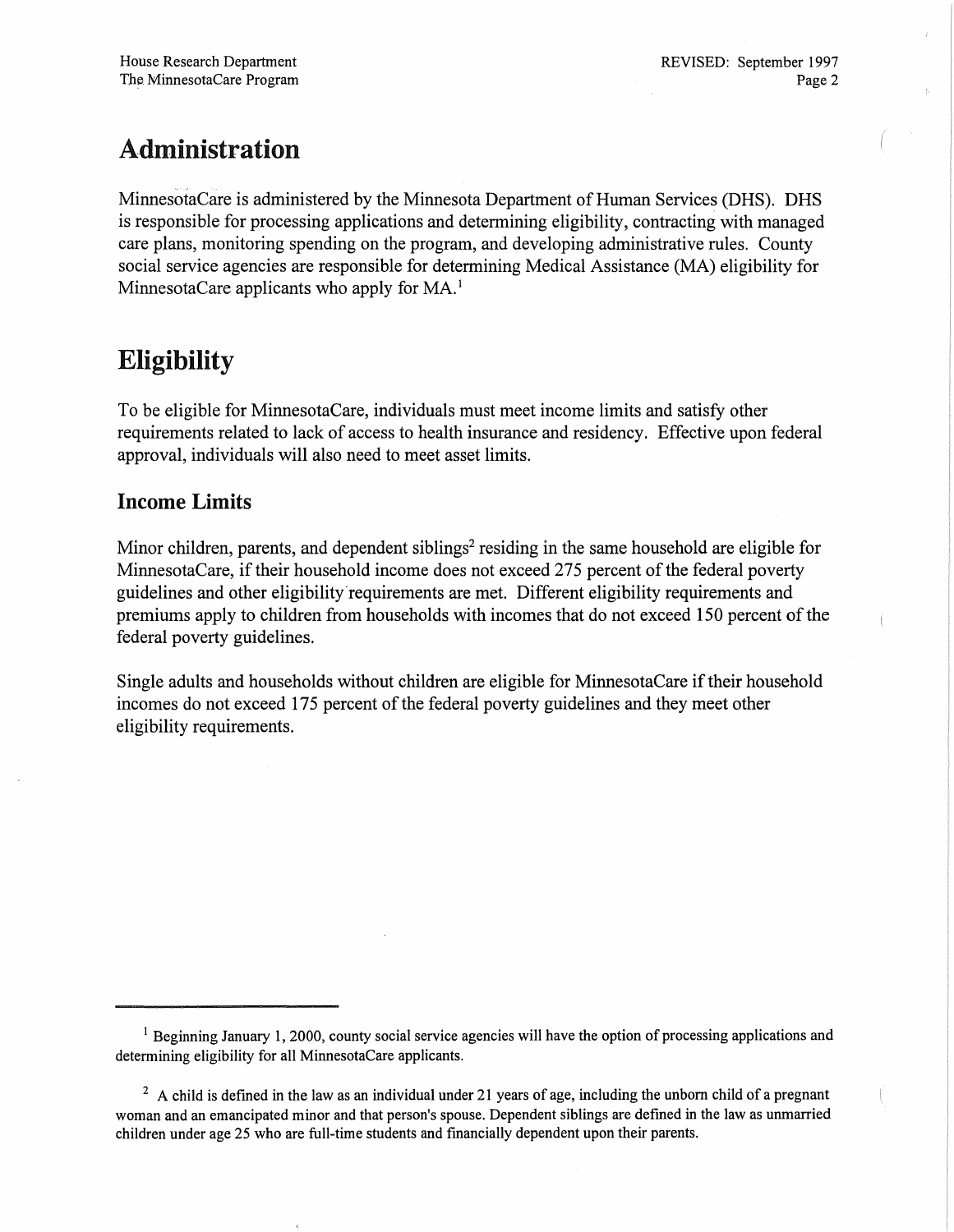| <b>CONTRACTOR</b><br>٠<br>Į | 弘 | 0 <sup>14</sup> | Þ |    | ra <b>Sentemb</b> e |  |
|-----------------------------|---|-----------------|---|----|---------------------|--|
|                             |   | . .             |   | ۰, | 54<br>۰             |  |

| Table 1                                                                                         |                                           |                                                                                                                                                    |                                              |  |  |
|-------------------------------------------------------------------------------------------------|-------------------------------------------|----------------------------------------------------------------------------------------------------------------------------------------------------|----------------------------------------------|--|--|
| LEGISLATIVE REFERENCE LIBRARY<br>STATE OFFICE BUILDING<br><b>Eligibility for MinnesotaCare*</b> |                                           |                                                                                                                                                    |                                              |  |  |
| <b>Categories Eligible</b>                                                                      | <b>Household Income</b><br>Limit          | <b>Other Eligibility Criteria</b>                                                                                                                  | ST PAUL, MN 55155<br><b>Cost to Enrollee</b> |  |  |
| Lower Income<br>Children                                                                        | 150% of the federal<br>poverty guidelines | Not otherwise insured for the<br>covered services; residency<br>requirement; asset limit**                                                         | Annual premium of<br>\$48 per person         |  |  |
| Other Children                                                                                  | 275% of the federal<br>poverty guidelines | No access to employer-subsidized<br>coverage for 18 months; 4 months<br>uninsured; residency requirement;<br>asset limit**                         | Premium based on<br>sliding scale            |  |  |
| Parents                                                                                         | 275% of the federal<br>poverty guidelines | No access to employer-subsidized<br>coverage for 18 months; 4 months<br>uninsured; residency requirement;<br>asset limit**                         | Premium based on<br>sliding scale            |  |  |
| Single Adults,<br>Households without<br>Children                                                | 175% of the federal<br>poverty guidelines | Not eligible for MA; no access to<br>employer-subsidized coverage for<br>18 months; 4 months uninsured;<br>residency requirement; asset<br>limit** | Premium based on<br>sliding scale            |  |  |
| Exceptions to these requirements are noted in the text.<br>** Effective upon federal approval.  |                                           |                                                                                                                                                    |                                              |  |  |

Table 1 lists eligible categories, eligibility criteria, and enrollee cost (see Table 4 on page 10 for sample sliding scale premiums). Table 2 on page 4 lists program income limits for different family sizes.

Persons with incomes higher than the income limits cannot enroll in the plan. However, enrollees whose incomes rise above the income limits after initial enrollment may continue enrollment, but must pay the full (unsubsidized) cost of the premium. The full monthly cost of premiums is \$128 for a single individual, \$255 for a family of two, and \$383 for a family of three or more.

#### Asset Limits

Effective upon federal approval, MinnesotaCare applicants and enrollees will be subject to an asset limit of \$15,000 in total net assets for households of one and \$30,000 in total net assets for households of two or more persons. The following items will be excluded from total net assets:

- $\ddot{\phantom{a}}$ a homestead
- household goods and personal effects  $\blacktriangleright$
- $\blacktriangleright$ assets owned by children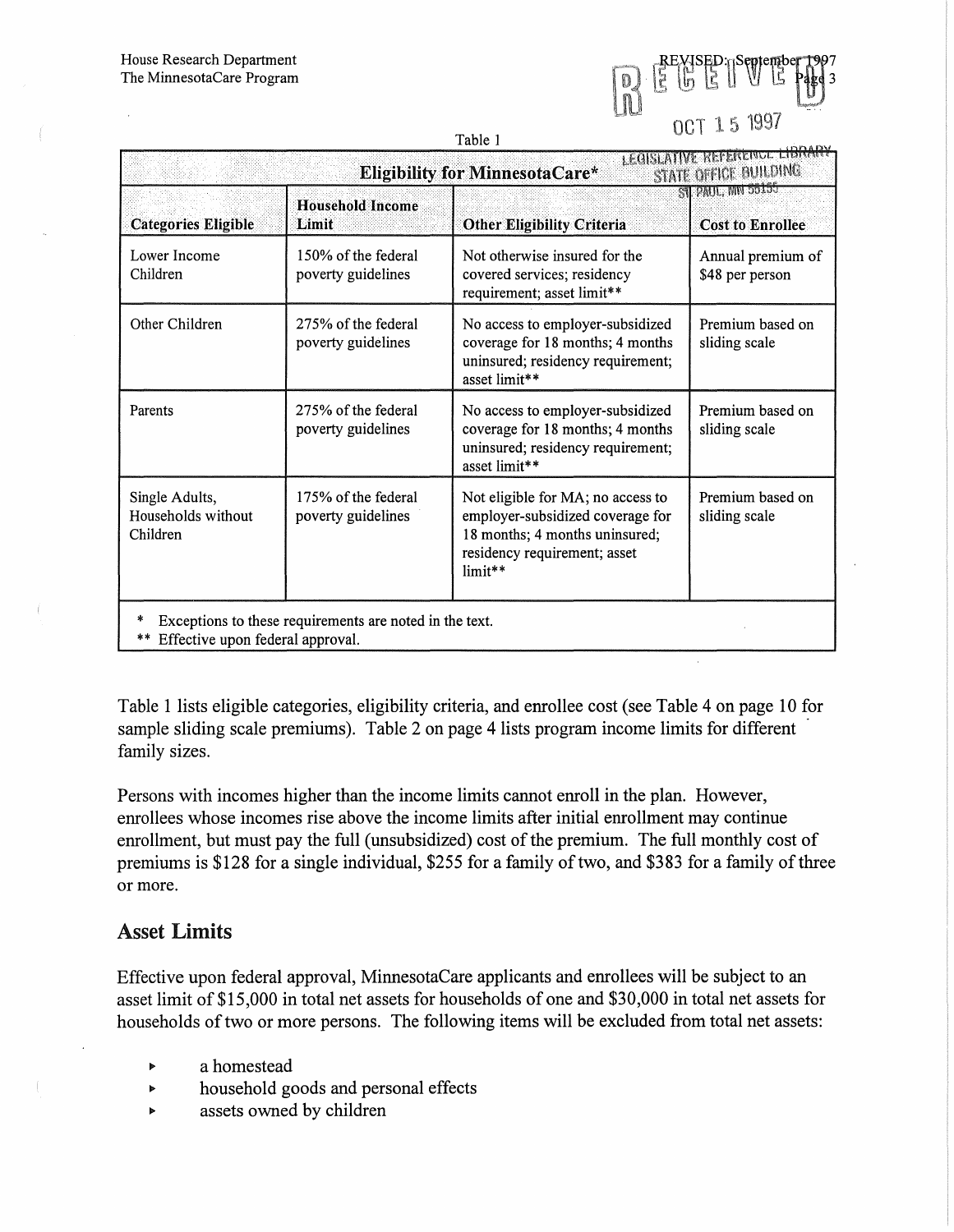- $\blacktriangleright$ vehicles used for employment
- court ordered settlements up to \$10,000
- individual retirement accounts  $\ddot{\phantom{a}}$
- capital and operating assets of a trade or business up to \$200,000

Pregnant women will be exempt from the MinnesotaCare asset limit.

| Annual Household Income Limits for Minnesota Care |                                                   |                                                   |                                                   |  |  |
|---------------------------------------------------|---------------------------------------------------|---------------------------------------------------|---------------------------------------------------|--|--|
| Household<br><b>Size</b>                          | 150% of 1997 Federal<br><b>Poverty Guidelines</b> | 175% of 1997 Federal<br><b>Poverty Guidelines</b> | 275% of 1997 Federal<br><b>Poverty Guidelines</b> |  |  |
|                                                   | \$11,835                                          | \$13,812                                          | \$21,696                                          |  |  |
| $\overline{\mathbf{c}}$                           | 15,915                                            | 18,564                                            | 29,172                                            |  |  |
| 3                                                 | 19,995                                            | 23,328                                            | 36,660                                            |  |  |
| 4                                                 | 24,075                                            | 28,092                                            | 44,136                                            |  |  |
| 5                                                 | 28,155                                            | 32,844                                            | 51,612**                                          |  |  |
| 6                                                 | 32,235                                            | 37,608                                            | 51,612                                            |  |  |
| 7                                                 | 36,315                                            | 42,372                                            | 51,612                                            |  |  |
| 8                                                 | 40,395                                            | 47,124                                            | 51,612                                            |  |  |
| 9                                                 | 44,475                                            | 51,612**                                          | 51,612                                            |  |  |
| 10                                                | 48,555                                            | 51,612                                            | 51,612                                            |  |  |
| Additional                                        | 4,080                                             | N/A                                               | N/A                                               |  |  |

Table 2

\*\* The maximum household income for initial enrollment allowed under MinnesotaCare is \$51,612 regardless of family size. Once this limit is reached, the federal poverty guidelines are no longer used.

### No Access to Subsidized Coverage

Enrollees must not have been offered employer-subsidized health care coverage for the 18 months prior to application. Employer-subsidized coverage is defined as health insurance coverage for which an employer pays 50 percent or more of the premium cost. This requirement applies to each individual. For example, if an employer offers subsidized coverage to an employee but not to the employee's dependents, the employee is not eligible for MinnesotaCare but the employee's dependents are eligible.

This requirement does not apply to:

 $(1)$  children from households with incomes that do not exceed 150 percent of the federal poverty guidelines;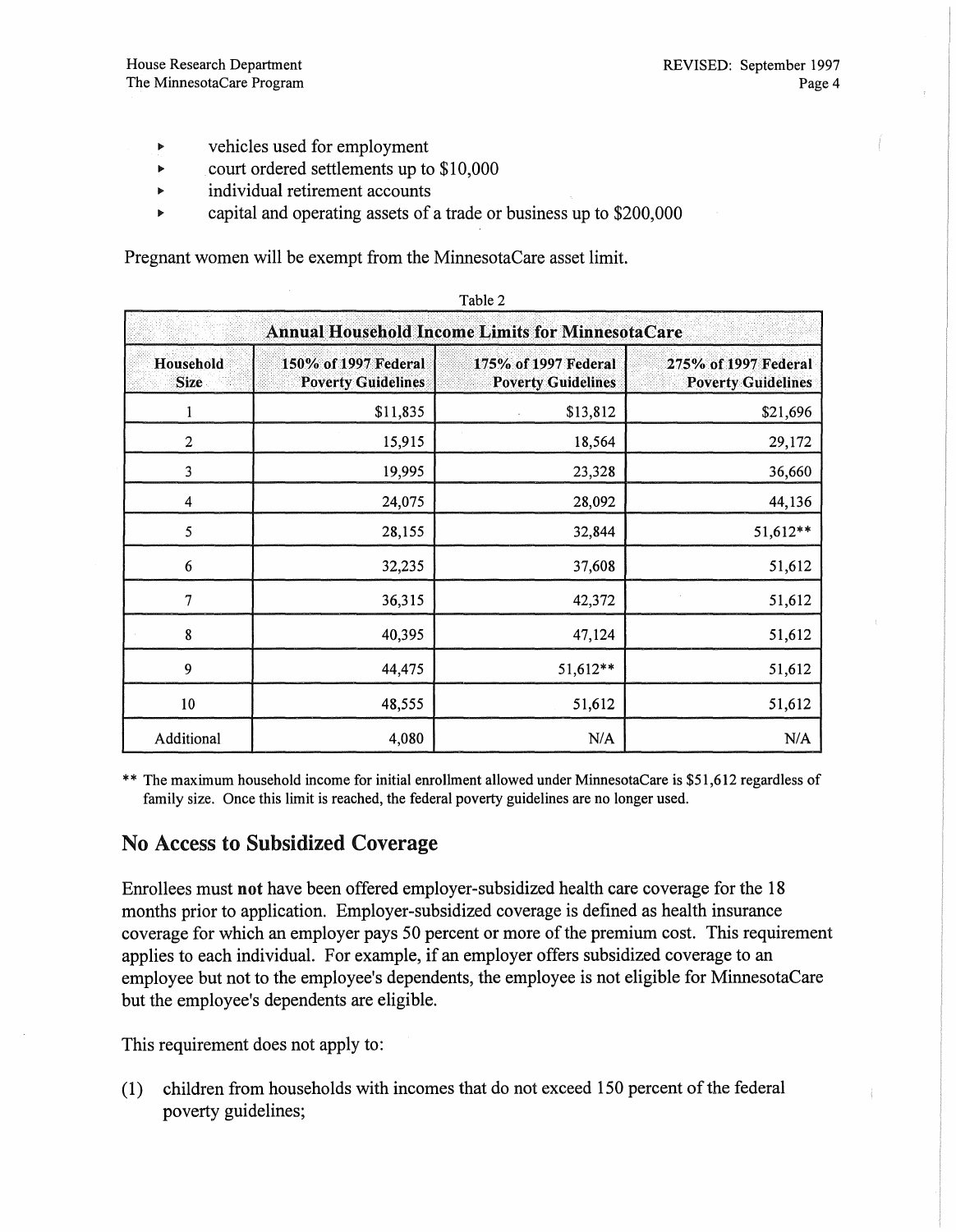- (2) certain children who initially enrolled in MinnesotaCare at the time the program was established;
- (3) persons losing coverage as a result of an involuntary layoff not due to employee misconduct;
- (4) children whose parents lose employer-subsidized coverage due to misconduct or voluntary separation from employment;
- (5) situations in which coverage is lost due to the death of an employee or divorce; and
- (6) individuals who lose coverage because they become ineligible for coverage as a child or dependent.

All groups listed above, with the exception of children referred to in clauses (1) and (2), are still subject to the requirement that they have had no health insurance for the four months prior to application.

### Four Months Uninsured

Enrollees must not have had health insurance coverage for the four months prior to application. This requirement does not apply to:

- $(1)$  children from households with incomes that do not exceed 150 percent of the federal poverty guidelines;
- (2) persons applying for MinnesotaCare coverage upon termination from or as required by Medical Assistance, General Assistance Medical Care,<sup>3</sup> and specified plans providing coverage to the uninsured;
- (3) certain children and individuals who initially enrolled in MinnesotaCare at the time the program was established; and
- (4) certain individuals who re-enroll in MinnesotaCare following service in the military reserves.

 $3$  Effective July 1, 1998, GAMC applicants and recipients who are adults with dependent children with family incomes that do not exceed 275 percent of the federal poverty guidelines, or who are adults without children with incomes between 75 percent and 175 percent of the federal poverty guidelines, and who meet the MinnesotaCare eligibility criteria, will be terminated from GAMC upon enrollment in MinnesotaCare.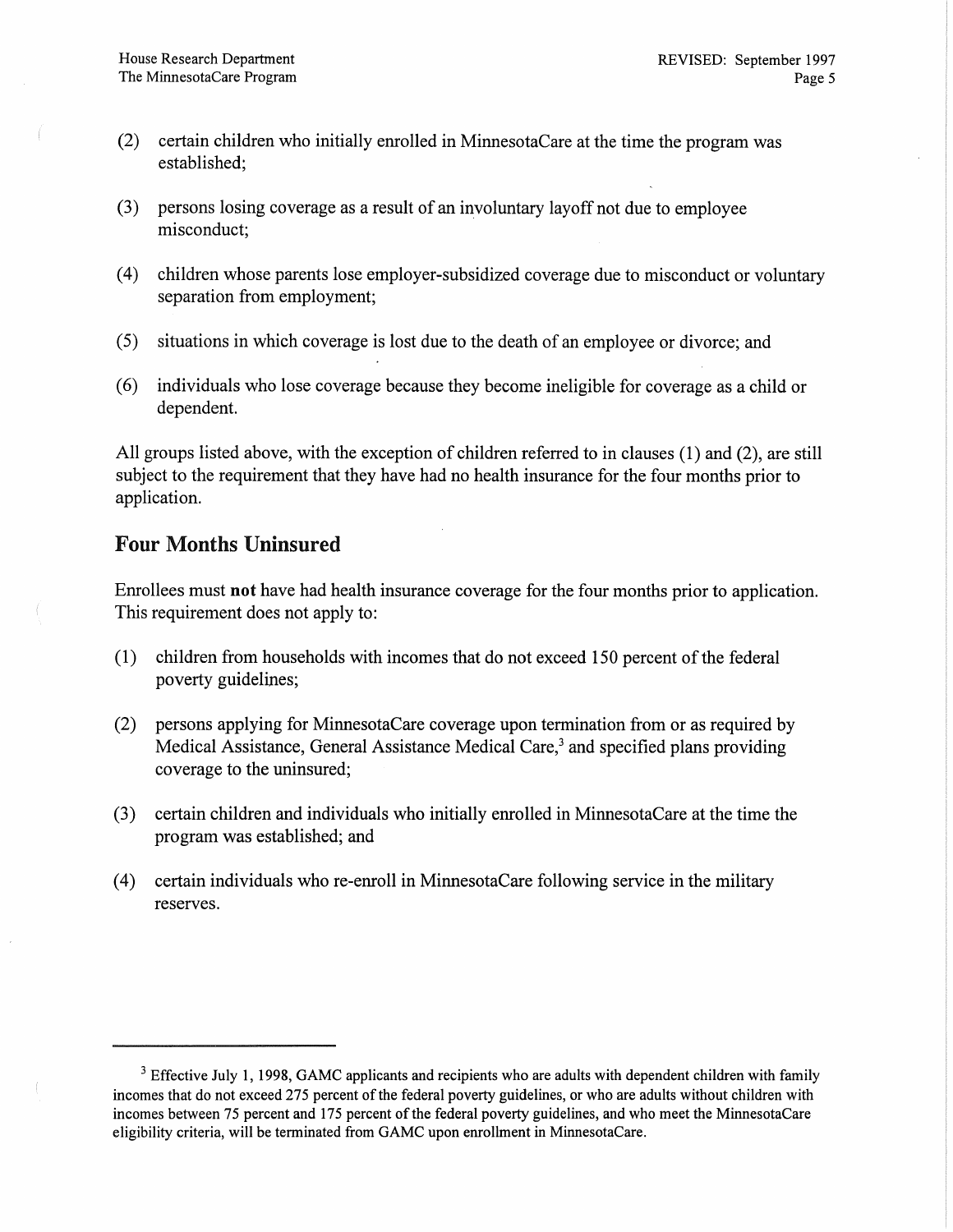### Not Otherwise Insured

Lower income children (those from households with incomes that do not exceed 150 percent of the federal poverty guidelines) are not subject to the four month uninsured requirement but instead, must not be otherwise insured for the covered services. A child is "not otherwise insured for covered health services" when one of the following criteria is met:

- $(1)$  the child lacks two or more of the following types of coverage:
	- basic hospital coverage  $\blacktriangleright$
	- $\blacktriangleright$ medical-surgical coverage
	- major medical coverage  $\blacktriangleright$
	- dental coverage, or
	- vision coverage K
- (2) the child's coverage requires a deductible of \$100 or more per person per year or
- (3) the child lacks coverage because the maximum coverage for a particular diagnosis has been exceeded, or the policy of coverage excludes coverage for that diagnosis.

### Residency Requirement

Pregnant women, families, and children must meet the residency requirements of the Medicaid program, except that the Medical Assistance 30-day residency requirement in Minnesota Statutes, section 256B.056, subdivision 1, will apply upon federal approval. The Medicaid program requires a demonstration of intent to reside permanently in a state, but does not include a durational residency requirement (a requirement that an individual live in a state for a specified period of time before applying for the program).

In contrast, enrollees who are single adults or members of households without children must have resided in Minnesota for 180 days prior to application, and must also satisfy other criteria relating to permanent residency.

### Covered Services and Copayments

Pregnant women and children have access to a broader range of covered services than adults who are not pregnant (services covered under MinnesotaCare for these two groups are listed in Table 3 on page 9). In addition, adults who are not pregnant are subject to benefit limitations and copayments that do not apply to pregnant women and children.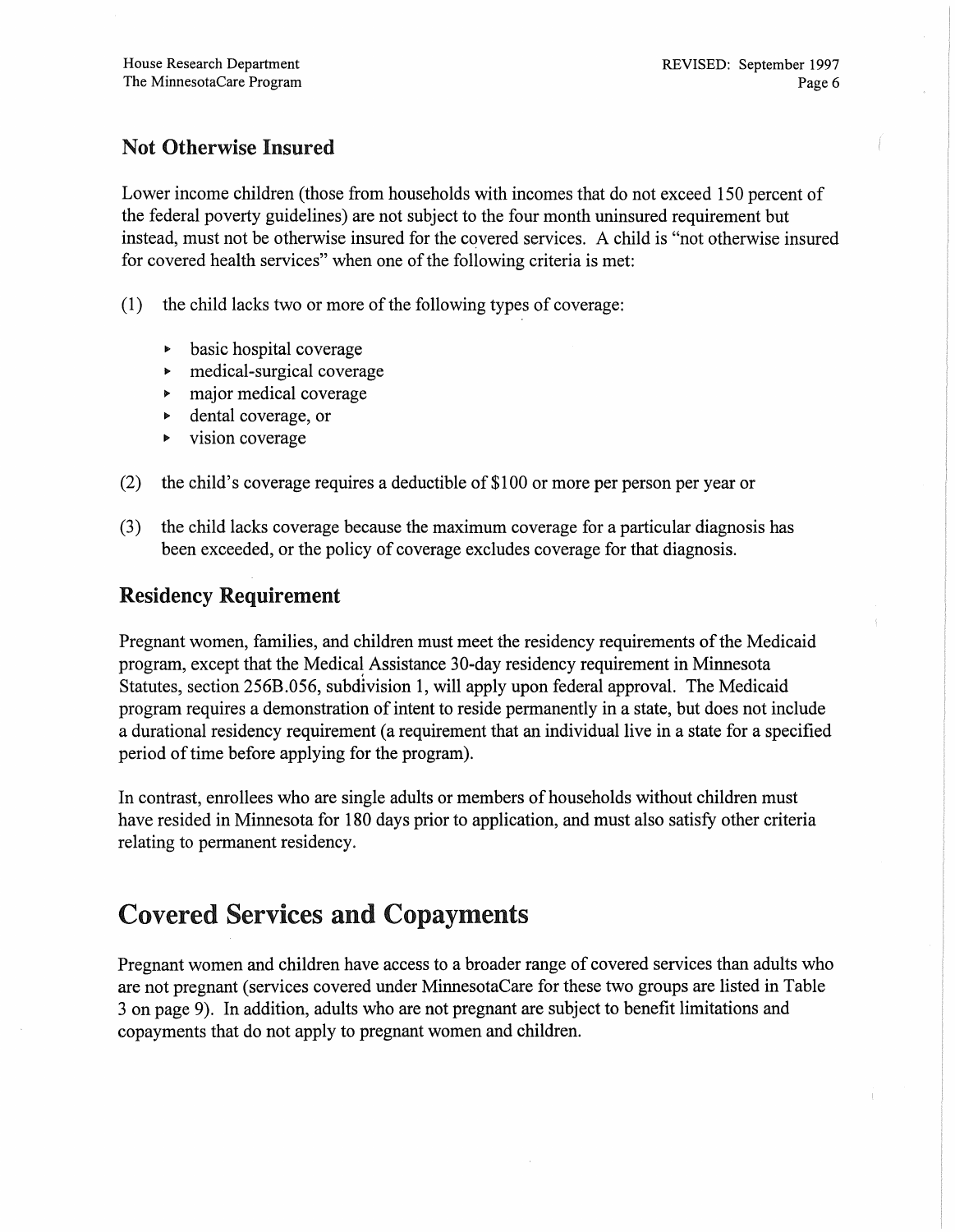### Covered Services

Pregnant women and children up to age 21 enrolled in MinnesotaCare can access the full range ofMA services without enrolling in MA and are exempt from MinnesotaCare benefit limitations and copayments.<sup>4</sup> These individuals must still pay MinnesotaCare premiums. Pregnant women and children up to age two can avoid these premium charges by enrolling in MA, if they meet the MA asset limit.<sup>5</sup>

All adults other than pregnant women are covered under MinnesotaCare for most but not all services covered under MA. These individuals are subject to benefit limitations and copayments for certain services.

#### Benefit Limitations for Adults

Adults who are not pregnant are subject to the following benefit limitations. These limitations do not apply to pregnant women or children.

- Dental services for adults on MinnesotaCare who are not pregnant are limited to  $\blacktriangleright$ nonpreventive services, except that beginning July 1, 1998, nonpreventive dental services will be covered for adults who are not pregnant with household incomes that do not exceed 175 percent of the federal poverty guidelines. These nonpreventive services will be subject to a 50 percent copayment.
- Inpatient hospital services for adults who are not pregnant are subject to an annual  $\frac{1}{2}$ benefit limit of \$10,000, except that beginning July 1, 1997, this limit does not apply to parents with household incomes that do not exceed 175 percent of the federal poverty guidelines.
- Outpatient mental health services for adults who are not pregnant are limited to:  $\blacktriangleright$ diagnostic assessments; psychological testing; explanation of findings; day treatment; partial hospitalization; individual, family, and group psychotherapy; and medication management.

<sup>5</sup> Laws 1997, chapter 203, article 4, sections 22 and 23, reinstated the MA asset limit for pregnant women and infants. This limit is \$3,000 for a household of one and \$6,000 for a household oftwo, plus \$200 for each additional dependent. The value of certain items does not count toward the asset limit.

<sup>&</sup>lt;sup>4</sup> This is a change in MinnesotaCare related to approval of the health care reform waiver by the federal government in April 1995. The waiver exempts Minnesota from various federal requirements and gives the state greater flexibility to expand access to health care through the MinnesotaCare and Medical Assistance programs. Other MinnesotaCare changes related to the waiver include: (l) an increase in the age limit for children from 18 to  $21$ ; (2) elimination of durational residency for pregnant women, families, and children; and (3) receipt of federal contributions (referred to as "federal financial participation" or FFP) for services provided to MinnesotaCare enrollees who are children or pregnant women. In early 1997, the state submitted additional waiver requests to the federal government as part of Phase 2 of the health care reform waiver. One of the requests is to provide the MA benefit set to parents on MinnesotaCare, and to obtain FFP for these individuals.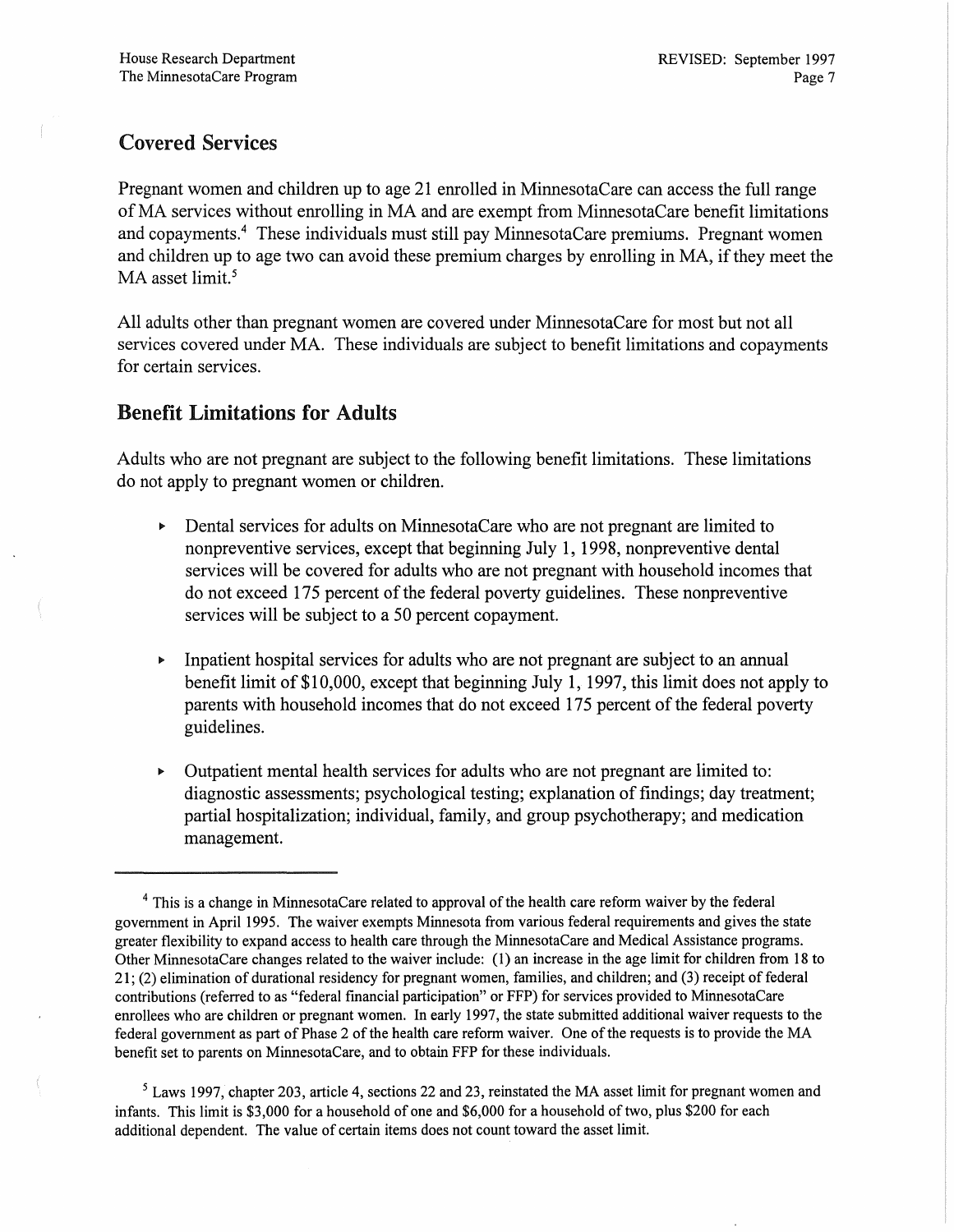### Copayments for Adults

Adults who are not pregnant are subject to the following benefit limitations. These limitations do not apply to pregnant women or children.

- Ten percent copayment for a hospital's submitted charge, up to a maximum of \$1 ,000  $\mathbf{b}^{\top}$ per adult or \$3,000 per family. Beginning July 1, 1998, the copayment will be based upon 10 percent of the charges paid by the MinnesotaCare program.
- \$3.00 copayment per prescription.  $\blacktriangleright$
- $\blacktriangleright$  \$25.00 copayment per pair of eyeglasses.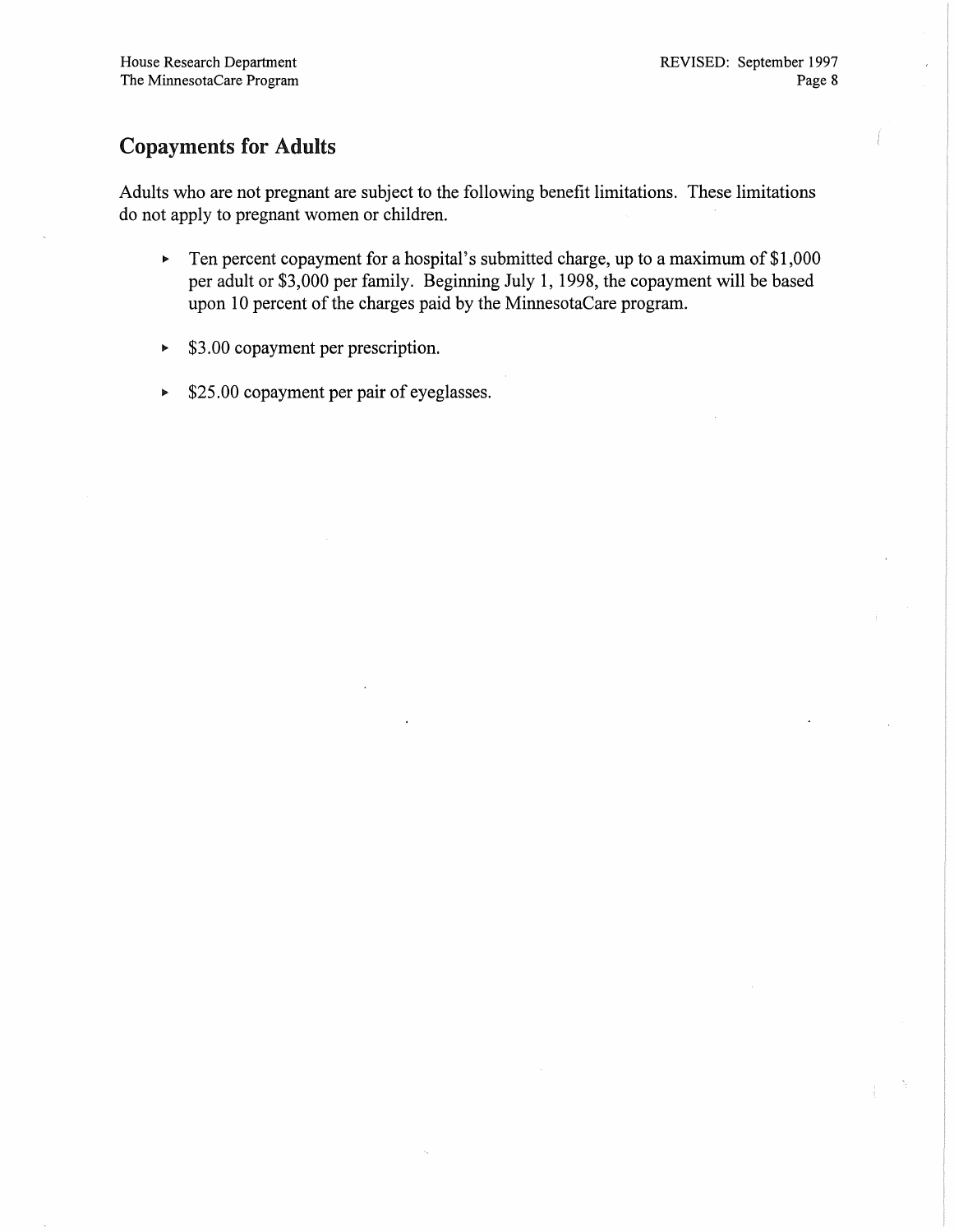$\langle$ 

 $\langle$ 

 $\overline{\mathbb{C}}$ 

 $\hat{\mathcal{A}}$ 

| í. |  |
|----|--|
|----|--|

| <b>Covered Services</b>                                                                                              |                                              |                              |  |  |
|----------------------------------------------------------------------------------------------------------------------|----------------------------------------------|------------------------------|--|--|
| <b>Service</b>                                                                                                       | <b>Children</b> and<br><b>Pregnant Women</b> | <b>All Other</b><br>Adults * |  |  |
| Access Services (transportation, lodging, interpreter and other services<br>needed to access other covered services) | $\mathbf X$                                  |                              |  |  |
| Chemical dependency services                                                                                         | $\boldsymbol{\mathrm{X}}$                    | X                            |  |  |
| Chiropractic                                                                                                         | $\mathbf X$                                  | X                            |  |  |
| Dental services                                                                                                      | X                                            | X                            |  |  |
| Diagnostic, screening, preventive services                                                                           | X                                            | X                            |  |  |
| Family planning services                                                                                             | X                                            | $\boldsymbol{\mathrm{X}}$    |  |  |
| Hearing aids                                                                                                         | $\mathbf X$                                  | X                            |  |  |
| Certain home care services                                                                                           | $\mathbf X$                                  | X                            |  |  |
| Hospice care services                                                                                                | $\mathbf X$                                  | X                            |  |  |
| Individualized Education Plan/Special education services                                                             | $\mathbf X$                                  |                              |  |  |
| Immunizations                                                                                                        | $\bf{X}$                                     | X                            |  |  |
| Inpatient hospital services                                                                                          | X                                            | X                            |  |  |
| Long-term care facility services                                                                                     | X                                            |                              |  |  |
| Medical equipment and supplies                                                                                       | X                                            | X                            |  |  |
| Nurse practitioner services                                                                                          | $\mathbf X$                                  | $\mathbf X$                  |  |  |
| Orthodontic services                                                                                                 | X                                            |                              |  |  |
| Outpatient laboratory and x-ray services                                                                             | $\mathbf X$                                  | X                            |  |  |
| Outpatient mental health services                                                                                    | X                                            | X                            |  |  |
| Personal care attendant and case management services                                                                 | X                                            |                              |  |  |
| Physical therapy, occupational therapy, speech therapy, audiology                                                    | $\boldsymbol{\mathrm{X}}$                    | X                            |  |  |
| Physician and health clinic visits                                                                                   | $\boldsymbol{X}$                             | $\mathbf X$                  |  |  |
| Pregnancy-related services                                                                                           | $\mathbf X$                                  | $\mathbf{X}$                 |  |  |
| Most prescription drugs                                                                                              | $\mathbf X$                                  | X                            |  |  |
| Private duty nursing services                                                                                        | $\mathbf X$                                  |                              |  |  |
| Public health nursing clinic services                                                                                | $\mathbf X$                                  | X                            |  |  |
| Rehabilitative therapy services (Medicare-certified agency)                                                          | X                                            | X                            |  |  |
| Transportation: emergency                                                                                            | X                                            | X                            |  |  |
| Transportation: special                                                                                              | $\mathbf{X}$                                 |                              |  |  |
| Vision care, including prescription eyeglasses                                                                       | $\boldsymbol{\mathrm{X}}$                    | $\boldsymbol{\mathrm{X}}$    |  |  |

 $\hat{\mathcal{A}}$ 

\* Benefit limitations and cost-sharing requirements apply.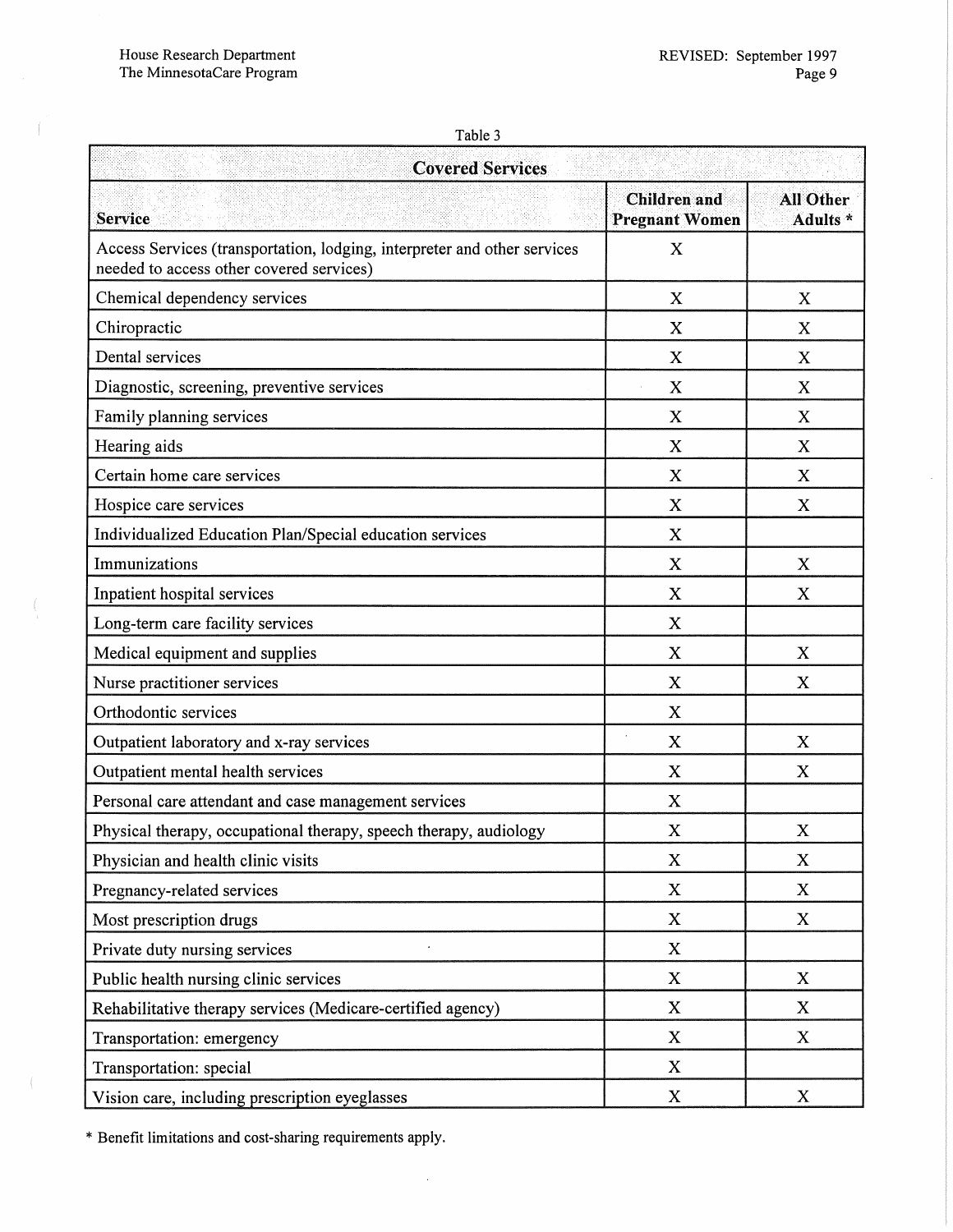### Enrollee Premiums

### \$48 Annual Premium

Children enrolling in MinnesotaCare are charged an annual premium of \$48 per child, if they are from households with incomes that do not exceed 150 percent of the federal poverty guidelines.

#### Subsidized Premium Based on Sliding Scale

Children enrolling in MinnesotaCare who do not qualify for the \$48 annual premium described above, and adults enrolling in the program, are charged a subsidized premium based upon a sliding scale. The premium charged ranges from 1.5 to 8.8 percent of gross family income. The minimum premium is \$4 per person per month.

Table 4 provides sample monthly premiums for different 'income levels and household sizes. These premiums apply to both families with children and to single adults and households without children. Complete premium tables are available from DRS.

| <b>Sample Monthly Household Premiums</b> |                                                                 |      |                |      |           |
|------------------------------------------|-----------------------------------------------------------------|------|----------------|------|-----------|
|                                          | <b>Household Size</b><br>(assumes all household members enroll) |      |                |      |           |
| <b>Gross Monthly</b><br>Income           | $\mathbf{1}$                                                    | $2*$ | $\overline{3}$ | 4    | 5 or more |
| \$250                                    | \$4                                                             | \$8  | \$12           | \$12 | \$12      |
| \$500                                    | 9                                                               | 8    | 12             | 12   | 12        |
| \$1,000                                  | 38                                                              | 23   | 18             | 18   | 18        |
| \$1,500                                  | N.E.                                                            | 57   | 46             | 34   | 34        |
| \$2,000                                  | N.E.                                                            | 148  | 97             | 75   | 62        |
| \$2,500                                  | N.E.                                                            | N.E. | 186            | 119  | 95        |
| \$3,000                                  | N.E.                                                            | N.E. | N.E.           | 221  | 145       |
| \$3,500                                  | N.E.                                                            | N.E. | N.E.           | N.E. | 257       |
| \$4,000                                  | N.E.                                                            | N.E. | N.E.           | N.E. | N.E.      |

Table 4

NOTE: N.E. means not eligible to enroll in MinnesotaCare at this income level.

The maximum income limit for households without children (household size of two) is  $$1,547$ per month. The sample premiums listed in the table for a household size of two reflect the higher income limit that applies to families with children.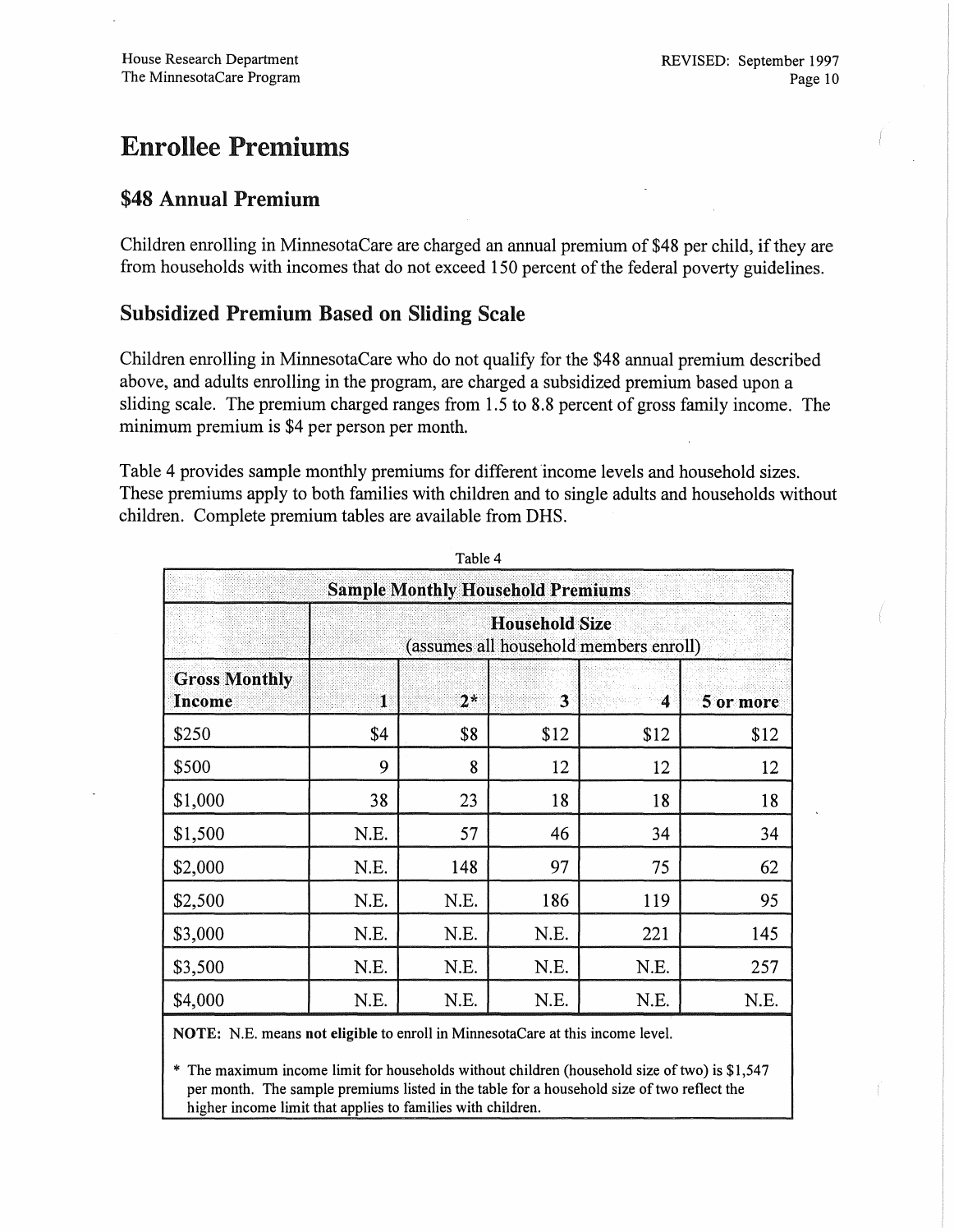### Prepaid MinnesotaCare

The legislature has authorized the Commissioner of Human Services to contract with health maintenance organizations and other prepaid health plans to deliver health care services to MinnesotaCare enrollees. MinnesotaCare enrollees were switched from fee-for-service care to prepaid care in stages, between July 1, 1996 and January 1, 1997. Since January 1, 1997, all MinnesotaCare enrollees have received health care services through prepaid health plans and not through fee-for-service.<sup>6</sup>

Prepaid health plans (sometimes referred to as managed care plans) receive a capitated payment from DHS for each MinnesotaCare enrollee, and in return are required to provide enrollees with all covered health care services for a set period of time. A capitated payment is a predetermined, fixed payment per enrollee that does not vary with the amount or type of health care services provided. A prepaid health plan reimbursed under capitation does not receive a higher payment for providing more units of service or more expensive services to an enrollee, nor does it receive a lower payment for providing fewer units of service or less expensive services to an enrollee.

Under prepaid MinnesotaCare, enrollees select a specific prepaid plan from which to receive services, obtain services from providers in that plan's provider network, and follow that plan's procedures for seeing specialists and accessing health care services. Enrollee premiums, covered health care services, and copayments are the same as they would have been under fee-for-service MinnesotaCare.

### Enrollment, Expenditures, and Funding

As of August 1, 1997, 99,723 individuals were enrolled in the MinnesotaCare program. Payments for medical care services provided through MinnesotaCare are estimated to be \$105 million in FY 1998, and \$152.4 million in FY 1999.<sup>7</sup>

Funding for MinnesotaCare premium subsidies, and for other health care access initiatives, is provided by:

<sup>&</sup>lt;sup>6</sup> The 1996 health and human services supplemental appropriations act requires the Commissioner of Human Services to seek a federal waiver to allow a fee-for-service plan option for MinnesotaCare enrollees (Laws 1996, Chapter 451, Article 2, section 33). This request has been included in Phase 2 of the health care reform waiver.

 $7$  Enrollment figures are from the August 12, 1997, MinnesotaCare enrollment reference sheet prepared by the Department of Human Services. Estimates of medical payments, and the estimates provided below for MinnesotaCare tax revenue and enrollee premium payments are from the June 17, 1997 tracking sheet prepared by House and Senate fiscal staff. Estimates of federal financial participation were provided by House and Senate fiscal staff.